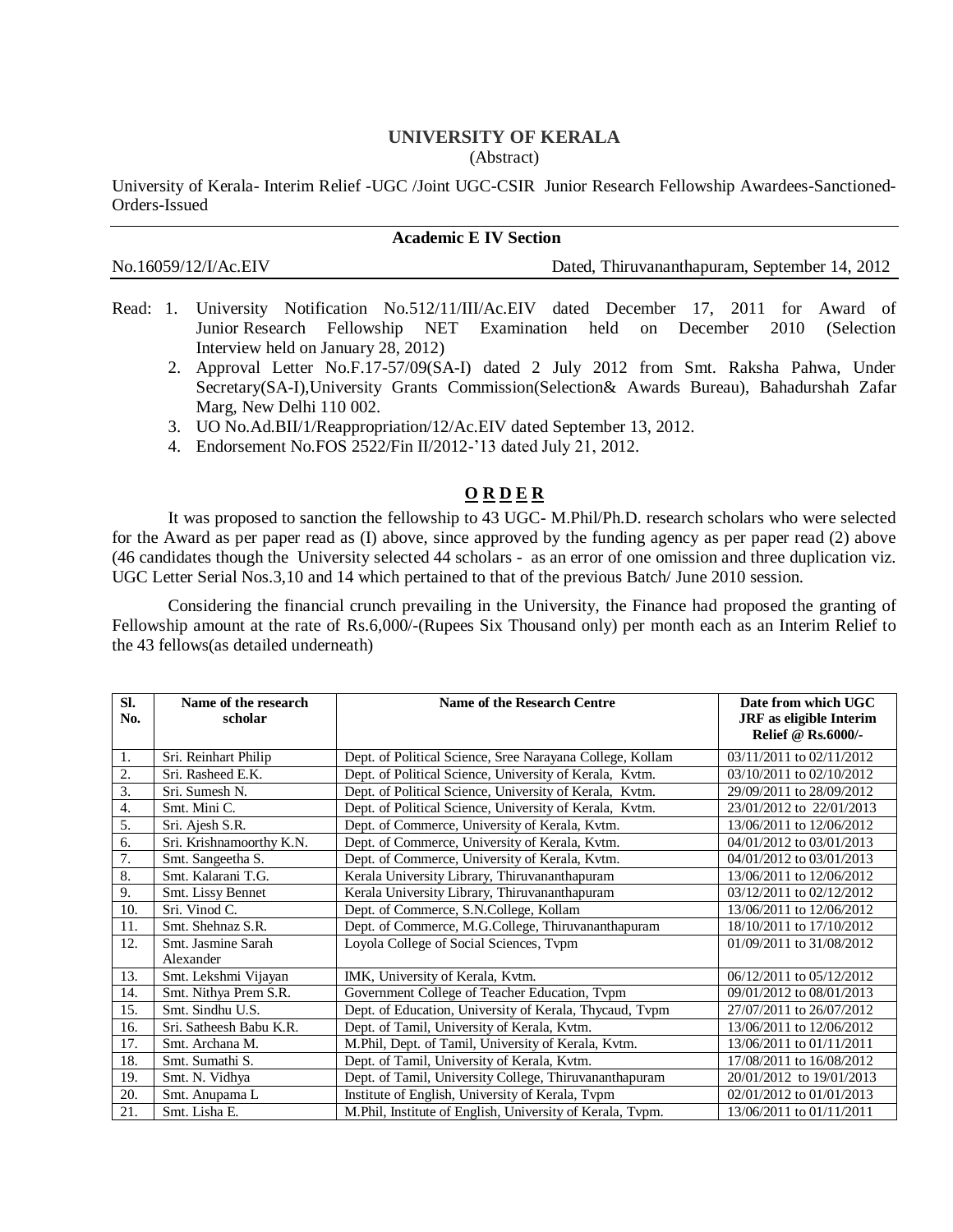| 22. | Smt. Neetha Prasad         | M.Phil, Institute of English, University of Kerala, Tvpm.       | $02/11/2011$ to $01/11/2012$ |
|-----|----------------------------|-----------------------------------------------------------------|------------------------------|
| 23. | Smt. Indu K.               | Kerala University Library, Thiruvananthapuram                   | 13/06/2011 to 08/11/2011     |
|     |                            |                                                                 | (Leave from $09/11/2011$ )   |
| 24. | Sri. Franklin B. Vargheese | Dept. of Malayalam, University of Kerala, Kytm.                 | 16/06/2011 to 15/06/2012     |
| 25. | Sri. Muneer S.             | Dept. of Malayalam, University of Kerala, Kvtm.                 | 11/04/2011 to 10/04/2012     |
| 26. | Sri. Vinod Kumar K.P.      | Dept. of Malayalam, University of Kerala, Kvtm.                 | 29/06/2011 to 28/06/2012     |
| 27. | Smt. Anoopa G.             | Dept. of Malayalam, University of Kerala, Kytm.                 | 12/08/2011 to 11/08/2012     |
| 28. | Smt. Lilin V. Bhaskaran    | M.Phil, Dept. of Malayalam, University of Kerala, Kvtm.         | 31/10/2011 to 30/10/2012     |
| 29. | Smt. Deepthy S.            | Dept. of Malayalam, M.G.College Thiruvananthapuram              | 24/01/2012 to 23/01/2013     |
| 30. | Smt. Sangeetha K.G.        | Dept. of Malayalam, M.G.College, Thiruvananthapuram             | 21/01/2012 to 20/01/2013     |
| 31. | Smt. Beena L.              | Dept. of Malayalam, Govt.College for Women,                     | 20/01/2012 to 19/01/2013     |
|     |                            | Thiruvananthapuram.                                             |                              |
| 32. | Smt. Soosan P.S.           | Dept. of Malayalam, University College, Tvpm.                   | 25/01/2012 to 24/01/2013     |
| 33. | Smt. Indu T.N.             | Kerala University Library, Thiruvananthapuram                   | 13/06/2011 to 12/06/2012     |
| 34. | Smt. Sheena N.             | Institute of Management In Kerala, University of Kerala, Kvtm.  | 13/06/2011 to 12/06/2012     |
| 35. | Sri. Jinu S.Rajan          | Dept. of Library and Information Science, University of Kerala, | 11/07/2011 to 10/07/2012     |
|     |                            | Thiruvananthapuram                                              |                              |
| 36. | Smt. Brijit Soumukhi P.J.  | M.Phil, Dept. of Psychology, University of Kerala, Kvtm.        | 13/06/2011 to 01/11/2011     |
| 37. | Sri. Nebu John             | Dept. of Chemistry, University of Kerala, Kvtm.                 | 28/09/2011 to 27/09/2012     |
| 38. | Smt. Ashalatha A.          | Dept. of Chemistry, M.G College, Thiruvananthapuram             | 28/11/2011 to 27/11/2012     |
| 39. | Sri. Kurian C. Soman       | Dept. of Mathematics, University of Kerala, Kvtm.               | 04/10/2011 to 03/10/2012     |
| 40. | Smt. Abisha R.             | Dept. of Futures Studies, University of Kerala, Tvpm.           | 18/11/2011 to 17/11/2012     |
| 41. | Smt. Veenas C.L.           | Dept. of Physics, University of Kerala, Kvtm.                   | 01/07/2011 to 30/06/2012     |
| 42. | Smt. Jayalekshmy V.        | Dept. of Zoology, NSS College, Pandalam, Pathanamthitta         | 01/01/2012 to 31/12/2012     |
| 43. | Smt. Anitha R.             | Dept. of Biochemistry, University of Kerala, Kvtm.              | 10/11/2011 to 09/11/2012     |
|     |                            |                                                                 |                              |

- for a period of one year from the entitled eligible Award date reckoned with as per UGC guidelines.

An amount of Rs. 30,96,000/-(Rupees Thirty Lakh Ninety Six Thousand only) was proposed to be advanced from the Kerala University Fund (KUF)in anticipation of sufficient funds from the UGC for the disbursal of UGC JRF in an equitable manner. The said amount, the Finance had emphasized shall be retained back to KUF on receipt of funds from the UGC.

Consequently vide Item No.12.86 the University Syndicate at its meeting held on August 23, 2012, the disbursal of fellowship as Interim Relief to 43 UGC fellows was decided upon.

The Vice- Chancellor has therefore accorded sanction as per paper read as (3) above of Rs.6,000/-(Rs. Six Thousand only) as Interim Relief each for a period of one year as applicable/eligible M.Phil. tenure/ upto Relinquishment/Leave, to the forty three UGC research scholars whose details are denoted above, and also on the basis of the **Finance concurrence** vide the paper read as (4) above owing to the fact that the Grants in-aid "At any one given time basis scheme" of Rs.2,40,00,000/-(Rupees Two Crore Forty Lakh only)/dated 13/06/2012 in receipt purported in the paper read (2) above has been fully utilized- the Utilization Certificate/ Statement of Expenditure have been submitted to University Grants Commission on September 06, 2012 vide University's proposal Lr.No.16093/12/I/Ac.EIV dated 04/09/2012 & 06/09/2012 respectively for release of *additional / pending* funds*.* 

Expenditure towards the same will be debited to "Part III-MH 80 B- Funds from UGC -9/7301-UGC Research Fellowships" as an amount of Rs.30,96,000/-(Rupees Thirty Lakh Ninety Six Thousand only) has been additionally provided to the head of account for the objective, as per paper read (3) above by way of reappropriation from "Part III MH-80 D -Funds from Other Agencies -9/7751-Lumpsum Provision for New Research Schemes" provided in the University's budget estimate in current fiscal.